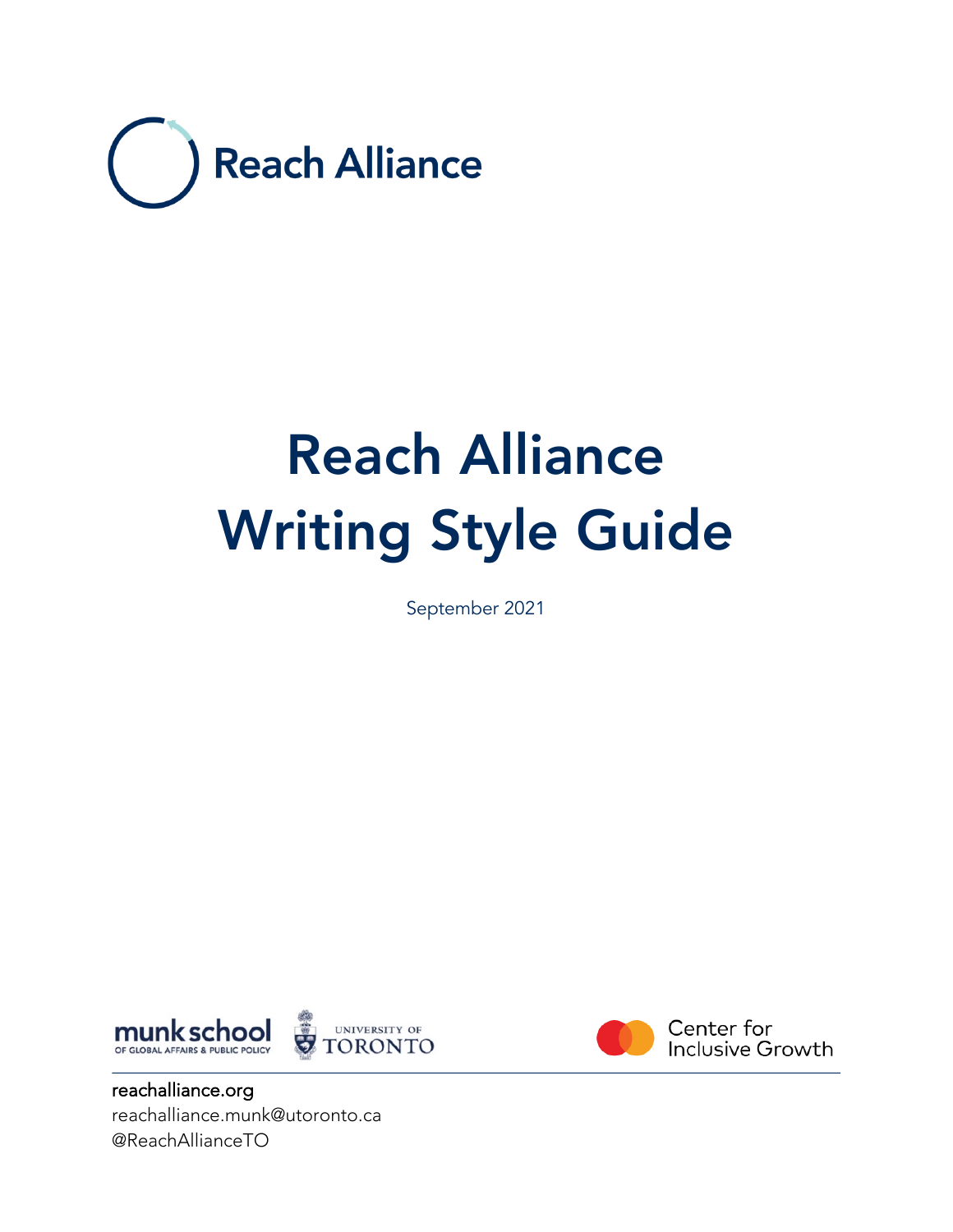# Table of Contents

| About Reach Alliance                 | 3  |
|--------------------------------------|----|
| About This Guide                     | 4  |
| Abbreviations and Acronyms           | 5  |
| Capitalization                       | 7  |
| <b>Common Mistakes</b>               | 8  |
| Dates and Times                      | 9  |
| Degrees and Diplomas                 | 10 |
| Inclusivity: Language and Practices  | 11 |
| <b>Numbers</b>                       | 13 |
| Punctuation                          | 13 |
| Spelling                             | 15 |
| Titles                               | 16 |
| Reach Alliance Quirks and Miscellany | 16 |
| Munk School Quirks and Miscellany    | 17 |
| U of T Quirks and Miscellany         | 17 |
| <b>Writing Reach Case Studies</b>    | 17 |
| Writing for The Web                  | 18 |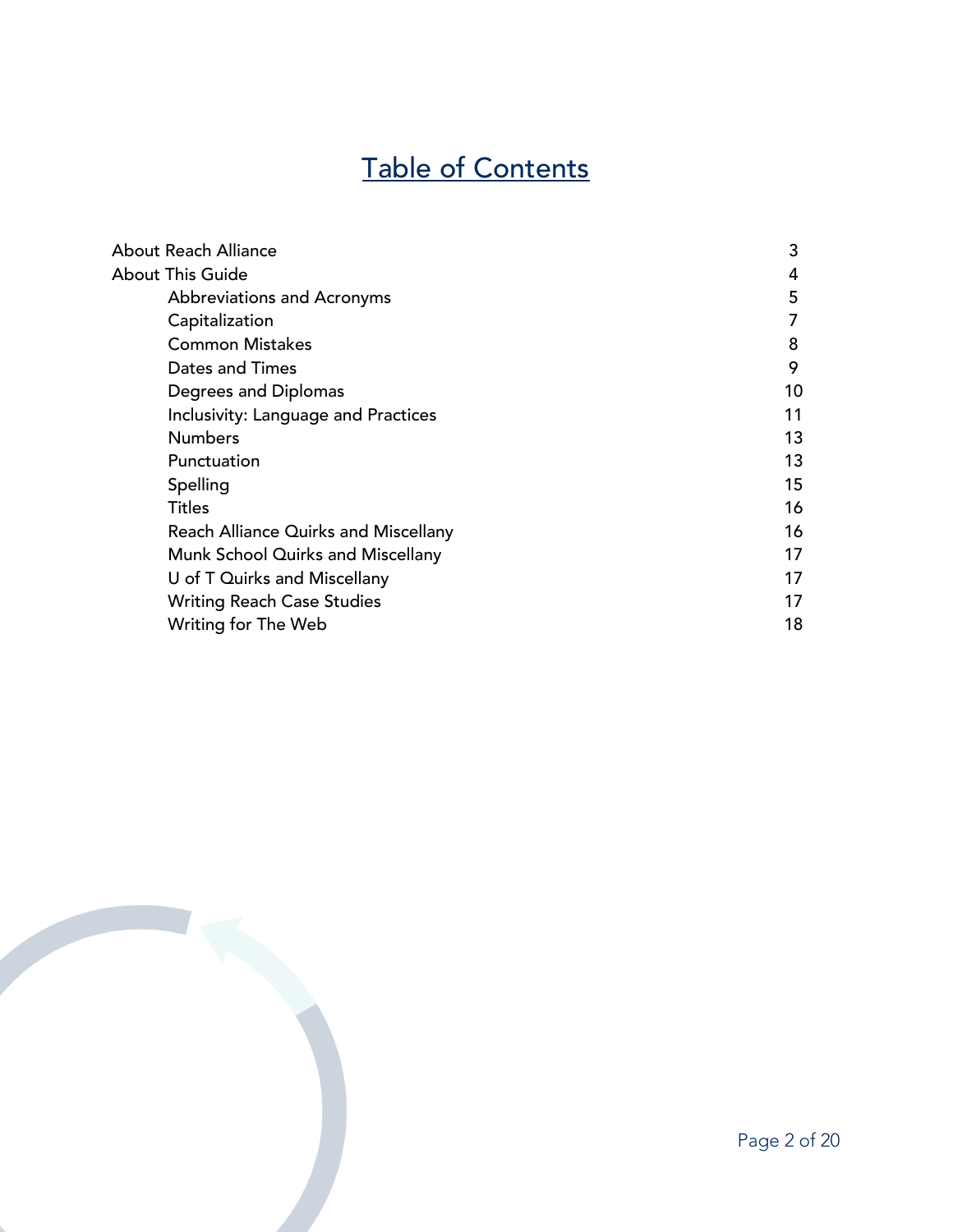### About the Reach Alliance

The Reach Alliance, founded in 2015 at the University of Toronto's Munk School of Global Affairs & Public Policy, in partnership with the [Mastercard Center for Inclusive Growth](https://www.mastercardcenter.org/press-releases/Built_for_All_a_global_framework_for_building_inclusive_economies), was inspired by the United [Nations' Sustainable Development Goals](https://sdgs.un.org/goals).

Reach is a student-driven, faculty-mentored research and leadership initiative examining how critical interventions and innovations reach those who are the hardest to reach: those living in extreme poverty, the geographically remote, administratively invisible and marginalized. Our research has been featured in leading outlets, and our in-depth case studies are available on the Reach website.

The Reach Alliance recruits top students – equipping the next generation of leaders, to produce actionable insights – and catalyzes impact through our institutional partners.

### Values

- Committing unconditionally
- Respecting each other always
- Collaborating across disciplines
- Engaging multiple sectors and inspired partners
- Going zero exclusion or 100 per cent inclusion
- Creating knowledge about what works and why
- Enabling world class research by students

### Equity, Diversity and Inclusion

The Reach Alliance community developed an **Equity, Diversity and Inclusion (ED&I)** Charter in consultation with researchers, alumni, faculty mentors and staff. The Charter reflects the realities experienced by the Reach community and their commitment to removing systemic barriers and championing inclusionary practices.

Our goal is for the Reach Alliance to be a leader and a prominent hub of inclusive knowledge production, creativity and innovation; a hub that augments the impact of the research produced by the Reach Alliance and prioritizes knowledge, knowers and ways of knowing that have been traditionally disengaged and marginalized from 'legitimate' academic knowledge, and that supports the creation of an exceptional and diverse network of partners around the world.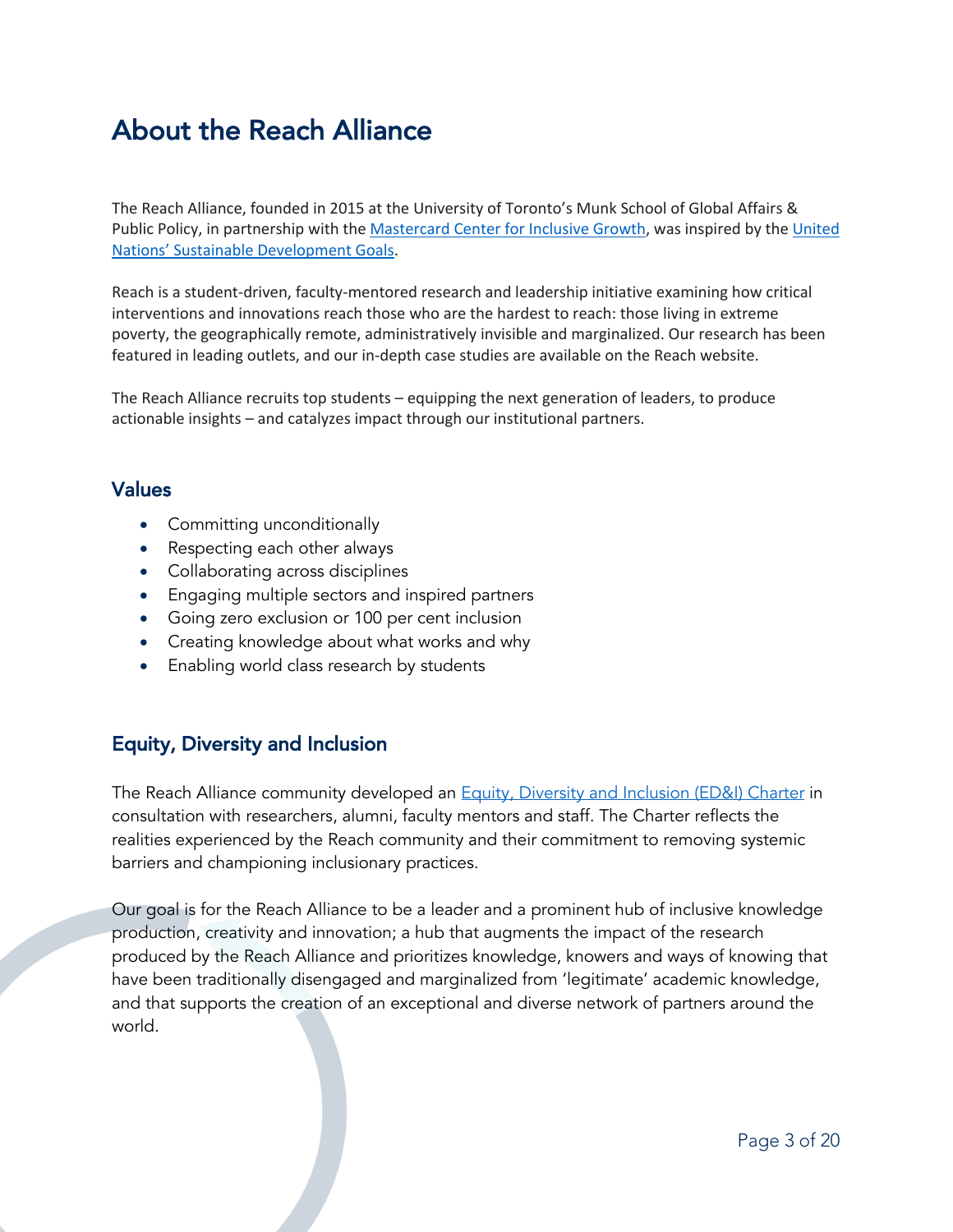# About This Guide

As far as possible, the principles and practices described here apply to all types of written products, but the guide makes clear the cases in which practices for print and electronic publications differ from those for websites or other online products.

Style, as applied to written communications for the Reach Alliance, is the use of guidelines and rules that encourage consistency, comprehension and a common language. Applying this guide consistently across our channels helps to establish and maintain a credible and recognizable brand.

Because Reach style is intended to make Reach information products accessible to all users of English, it uses a mix of British and American writing styles and spelling, which means that, no matter where readers learned their English, all must change some of their habits.

However, as the University of Toronto is the home of the Reach Alliance, this guide draws heavily on a combination of standard internal and external resources, particularly the Canadian Press Stylebook, 18th Edition. If the information you are seeking can't be found in Reach's style guide, please use the Canadian Press Stylebook, 18th Edition, and its accompanying guide, the Canadian Press Caps and Spelling, 22nd Edition as your first resort resources. You may also refer to the Canadian Oxford Dictionary for additional guidance.

The sections in this guide are listed in alphabetical order for your convenience.

### When this guide does not apply

We recognize the nature of Reach information products and knowledge translation deliverables cannot always conform to the same writing style. The cases when this guide will not apply are:

- Research outputs from academic institutions, other than U of T, have the option of providing their own writing style guide to follow.
	- o If a style guide is not provided, this guide will be used
- When a manuscript is being submitted to a peer-reviewed publication, the style of that publication will supersede this style guide.
- When a deliverable requires to be translated to a language other than English.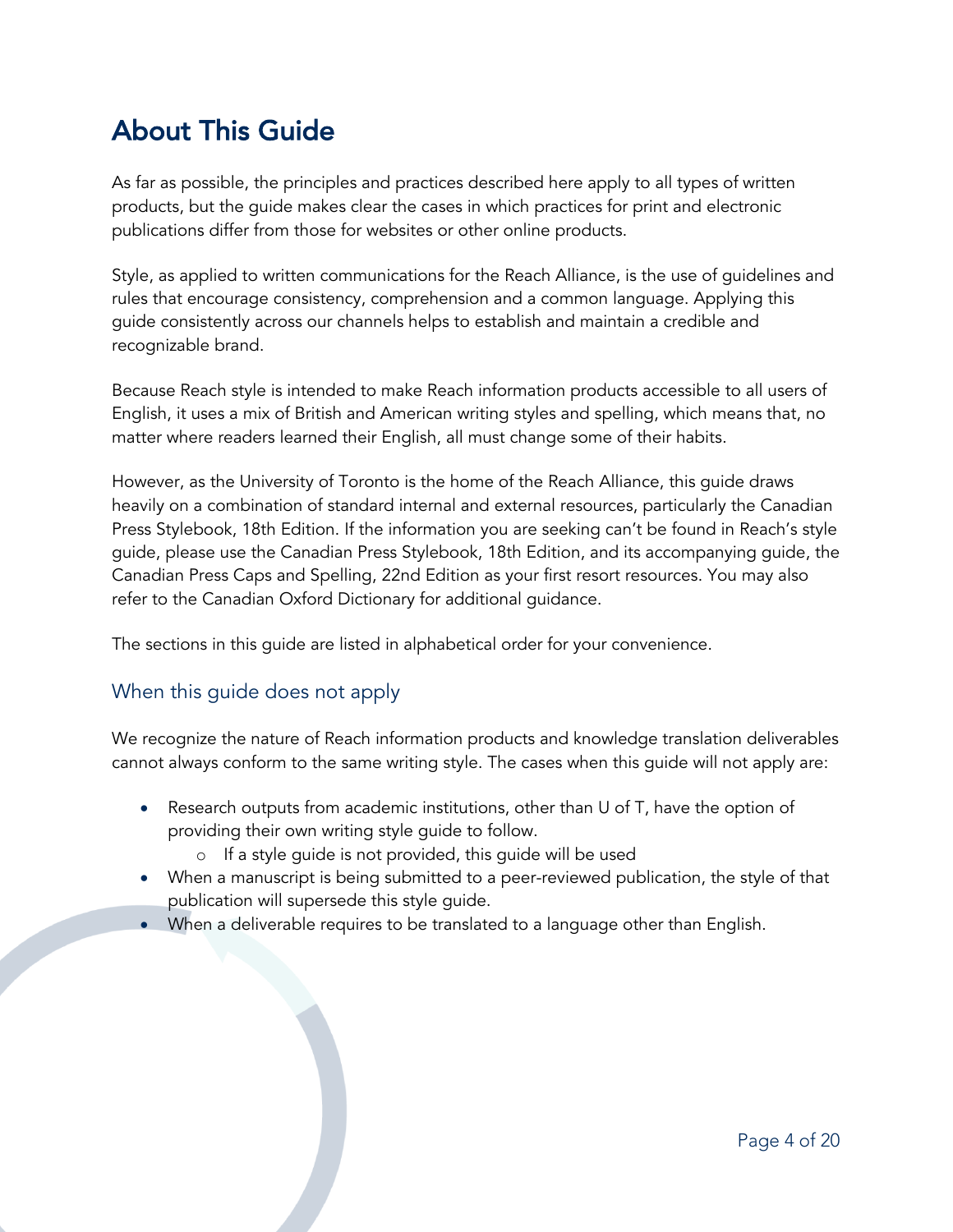# Abbreviations and Acronyms

### Abbreviations:

With the exception of the Reach Alliance, names of universities, faculties, programs and organizations should be spelled out on first reference, with the abbreviation in parentheses if the organization will be mentioned again in the document. E.g., The Master of Global Affairs (MGA) program includes a mandatory internship component.

- Reach Alliance
	- o The accepted abbreviation for the Reach Alliance is Reach, not REACH
- Munk School of Global Affairs & Public Policy:
	- o The accepted abbreviation for the Munk School of Global Affairs & Public Policy is Munk School, not Munk.
	- o Always use an ampersand when referring to the Munk School of Global Affairs & Public Policy
- University of Toronto:
	- o The accepted abbreviation for University of Toronto is U of T with spaces between the elements; UofT is incorrect.
	- o For University of Toronto Mississauga, use U of T Mississauga, not UTM
	- o For University of Toronto Scarborough, use U of T Scarborough, not UTSC
	- o For University of Toronto, St. George campus, use "downtown Toronto campus," as broad external audiences may not be familiar with St. George street.
- Other universities:
	- o Names of other universities should be written out on first reference (University of Oxford), but may be referred to more casually on subsequent references (E.g., Oxford)
- Mastercard Center for Inclusive Growth
	- o The accepted abbreviation for the Mastercard Center for Inclusive Growth is Center for Inclusive Growth
	- o Note: this guide prefers the spelling of centre for most use cases, the Mastercard Center is the name of an organization and in those circumstances will be Center

### Acronyms:

An acronym is a word that is formed from the first letter of the words it comprises (E.g., ROM for Royal Ontario Museum) or from the major words in the title.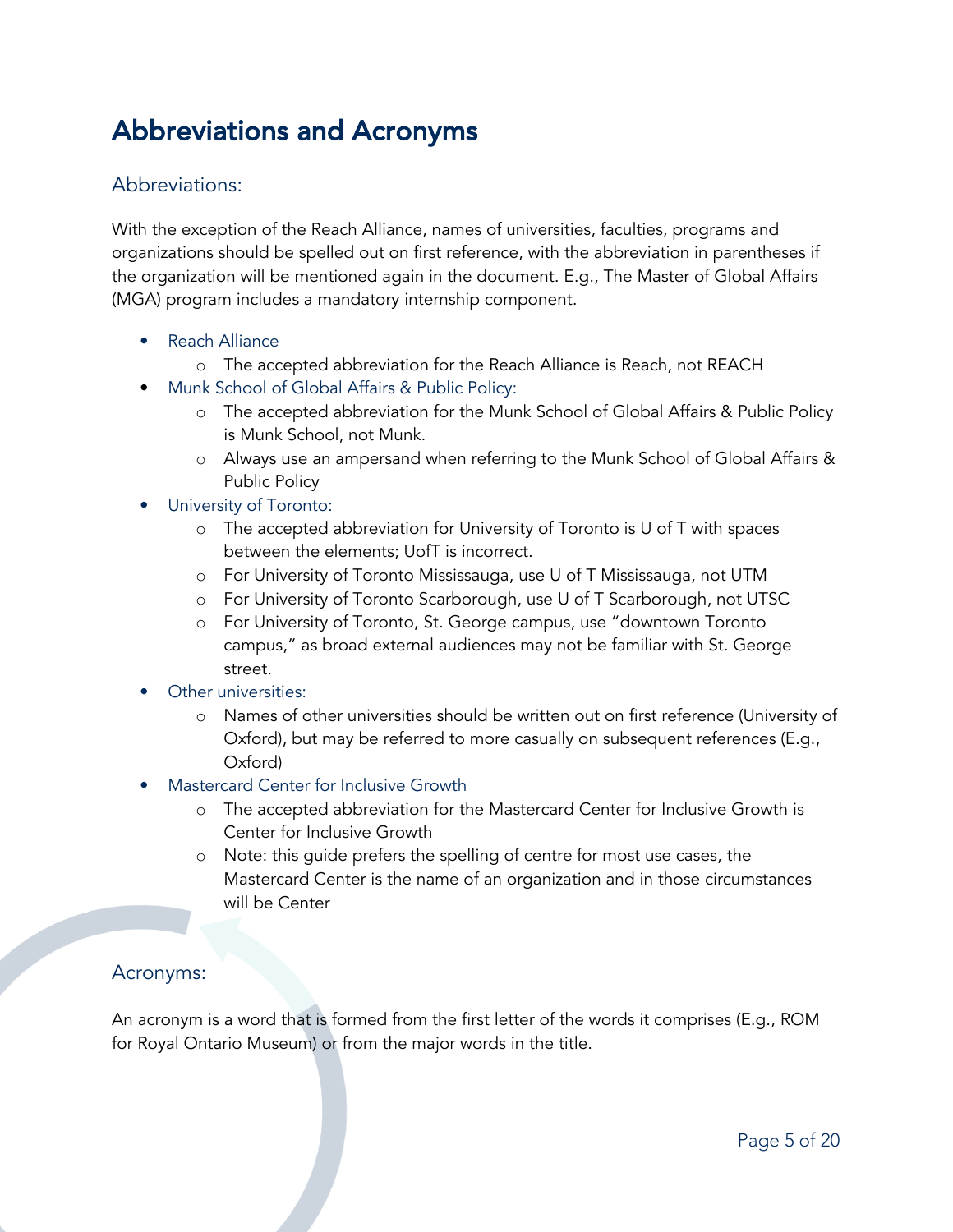The name of an organization should be spelled out on first reference, with the acronym placed in parentheses afterward, if the organization will be referred to again. E.g., Cell & Systems Biology (CSB), Ecology & Evolutionary Biology (EEB).

Minimize the use of acronyms; they can cause confusion or slow the reader down. E.g., if you are writing about the Women & Gender Studies Institute, you should consider referring to it as "the institute" on second reference rather than WGSI.

Acronyms should generally be written in capital letters without periods or spaces. E.g., Centre for the Study of the United States (CSUS)

- **Street Names:** 
	- o For general locations, spell out the place: University Avenue, College Street, King Street East.
	- o Abbreviate street names in numbered addresses. E.g., 1 Devonshire Pl.
	- o Spell out first through ninth as street names. E.g., She lives at 123 First Ave.
- Buildings:
	- o Capitalize the names of campus buildings. E.g., McLennan Physical Laboratories or Sidney Smith Hall.
	- o Colloquial names for campus buildings (E.g., Con Hall or Sid Smith for Convocation Hall and Sidney Smith Hall) should not be used.
	- o Use lower case when referring to a general building rather than its formal name. E.g., The architecture building.

# **Capitalization**

In keeping with Canadian Press style, follow this basic rule: capitalize all proper names, trade names, government departments and agencies of government, names of associations, companies, clubs, religions, languages, nations, races, places and addresses. Otherwise, lowercase is favoured where a reasonable option exists.

- School:
	- o Capitalize "School" when referring to the Munk School. E.g., The School has three locations; the School was founded in 2000.
- University:
	- o Capitalize "University" when referring to the University of Toronto. E.g., The University will reopen after the holiday.
	- o The word "university" is lowercase if referring to any other university, where the word is not in reference to their proper name. E.g., Ryerson University is developing additional land in the downtown core. The university is building new residences for students there.
- Faculties, Departments, Colleges, Centres and Institutes: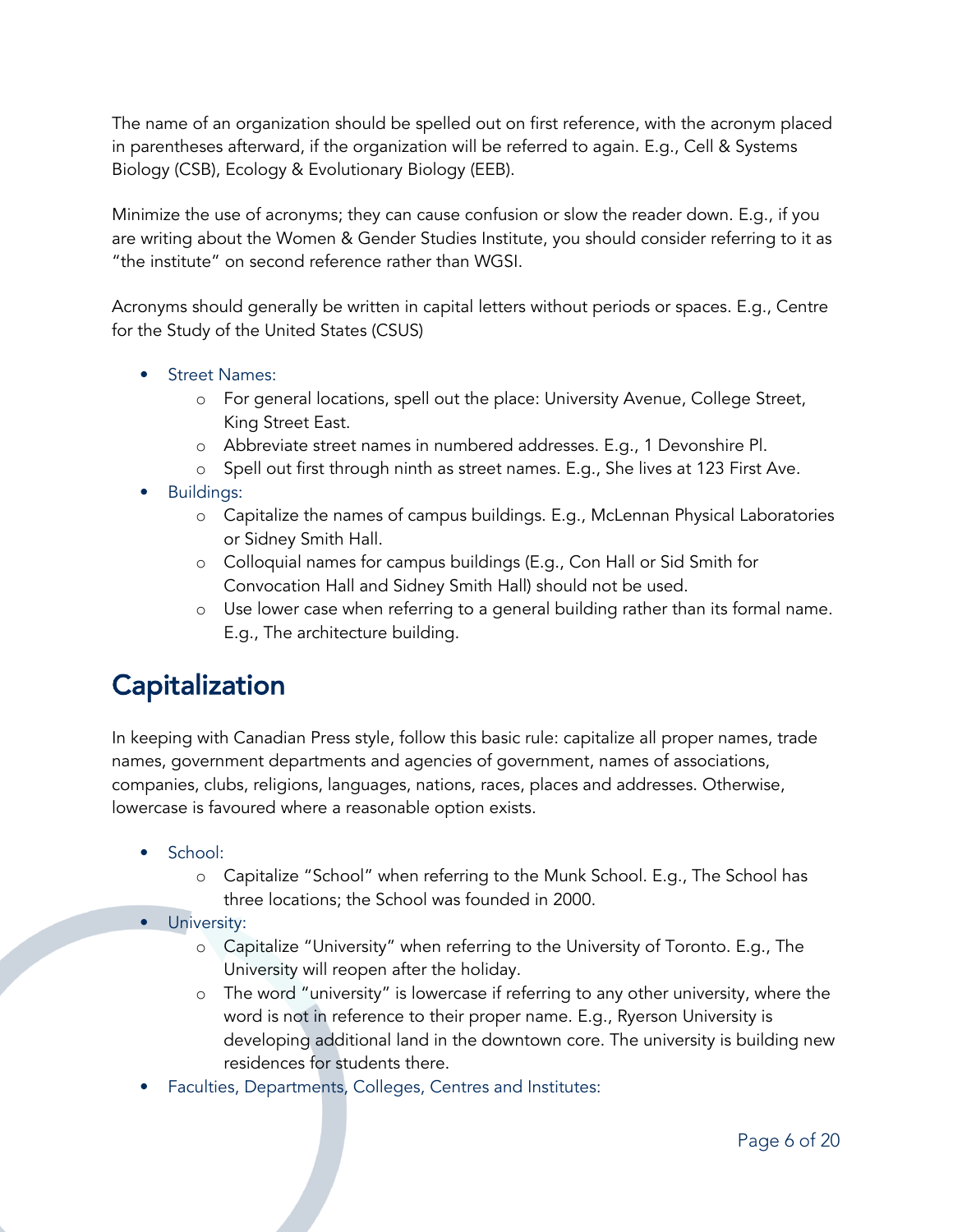- o Always use an ampersand when referring to the Faculty of Arts & Science
- o Capitalize the full proper names of centres and programs, E.g., The Asian Institute, the Master of Public Policy
- o Lowercase generic references to centres, programs and departments. E.g., The institute has four courses of study; the program takes two years to complete
- o Capitalize the full names of chairs, fellowships, and awards but do not capitalize the word chair, fellowship or award on its own. E.g., Konstanty Reynert Chair of Polish Studies; Jones, a chair of Polish Studies.
- Titles:
	- o Capitalize titles only when they come before the person's name: E.g., President Meric Gertler; Director Michael Sabia.
	- o Titles and job descriptions are lowercase when they appear after a person's name. E.g., Michael Sabia, director of the Munk School; Joseph Wong, professor at the University of Toronto. Try, whenever possible, to include titles after a person's name, especially if they are very long. Overuse of capital letters is distracting for the reader.
	- o Reach specific roles are not formal titles and are typically not capitalized. example:
		- Reach researcher
		- § Reach alum (singular), Reach alumni (plural)
		- Reach faculty mentor
		- Exception:
			- Mastercard Foundation Scholar

### • Courses:

- o Titles of courses should be capitalized. E.g., Introduction to Macroeconomics. Course titles do not need to be put in quotation marks.
	- § This applies to the Reach Alliance Skills Development Series workshops
- o Academic subjects or disciplines should be lowercase unless they include a proper noun. E.g., history; Asian history.
- Publications/movies/television shows:
	- o Capitalize the names of publications, except for the word "the". E.g., the Globe & Mail; the New York Times; the Wall Street Journal.
	- o Do not capitalize the word "magazine" unless it is a part of the publication's name. E.g., Time magazine; GQ magazine; U of T Magazine; W Magazine.
	- o Titles of books, movies and television shows are italicized, while the titles of magazines and newspapers are not.

# Common Mistakes

Its and it's. Its is a possessive: its deadline has been extended. It's is a contraction of it is: it's too late to apply for the program as the deadline has passed.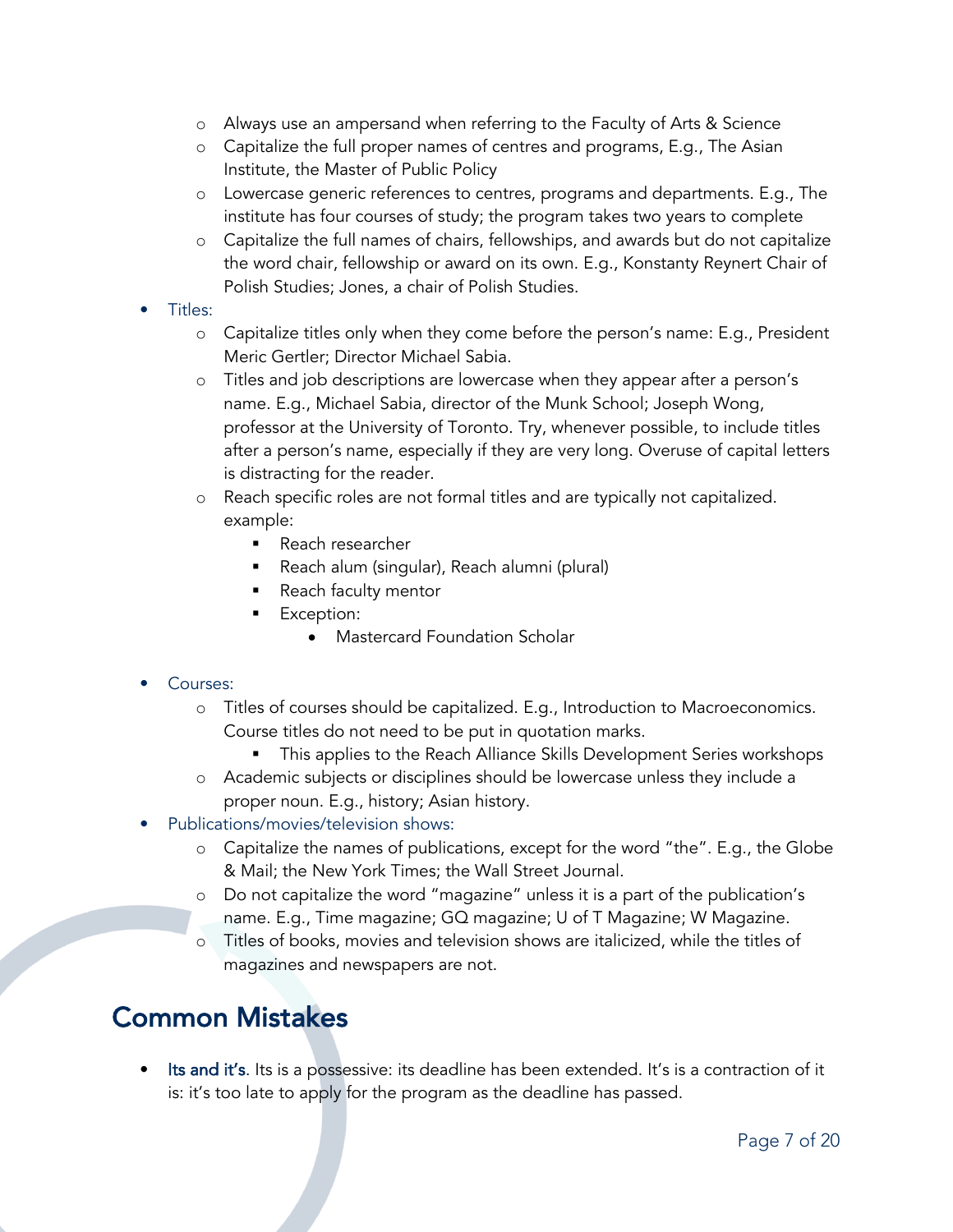- Affect and effect. Affect is to influence or have an impact on a result: this change will affect millions. Effect is to bring about or accomplish: they hope that this initiative will effect change.
- Can/could and may/might. Can refers to the ability or power to do something: can the Tories bounce back from this defeat? May expresses doubt of permission to do something: what might happen if we do not get serious about climate change?
- Complement and compliment. Complement is to complete, enhance or improve: the optional internship acts as a complement to the course. Compliment is to praise: the professors complimented students on their great work.
- Defuse and diffuse. Defuse is to render harmless: organizers tried to defuse tensions. Diffuse means to spread over a wide area or large number of people: the company wants to diffuse this technology quickly.
- Ensure, insure, and assure. Ensure is to make sure: please ensure to complete all parts of the application. Insure is to provide insurance: students need to insure their home if living off campus. Assure is to remove worry or uncertainty: we would like to assure you that the campus will remain open during the storm.
- Inquiry and enquiry. These are two spellings of the same word, which means to seek information about something or conduct a formal investigation. In British English, if you enquire about someone or something, it means you're asking about them: He enquired about her health. Inquiry is used to indicate official investigations: Police will inquire into the incident. When in doubt, use the word inquire, as it is more common.
- Lay and lie. Lay means to put something down: lay your keys on the table. Lie means to recline or to deceive: lie back and relax; the campaign is full of lies.
- Fewer/less. Use fewer with plural nouns: fewer students. Use less with singular nouns: less sugar.
- Definitely, defiantly. Definitely means without a doubt: the changes will definitely make an impact on day-to-day life. Defiantly means in a manner that shows resistance or disobedience: their teacher told them to stand, but they defiantly remained seated.
- Principal and principle. Principal means chief or most important: climate change is the principal issue on the agenda. Principle is a basic rule or truth: they stick to the principles of the religion.
- Regimen/regiment. A regimen is a prescribed course of treatment, way of life, routine or diet for the promotion of health: moisturizer is part of my daily skin regimen. A regiment is a military unit: he was chaplain to the 3rd regiment of foot guards.
- Your/You're. Your is a possessive: your pencil is broken. You're is a contraction of you are: you're going to be late.

See the Canadian Press Stylebook for a more comprehensive list.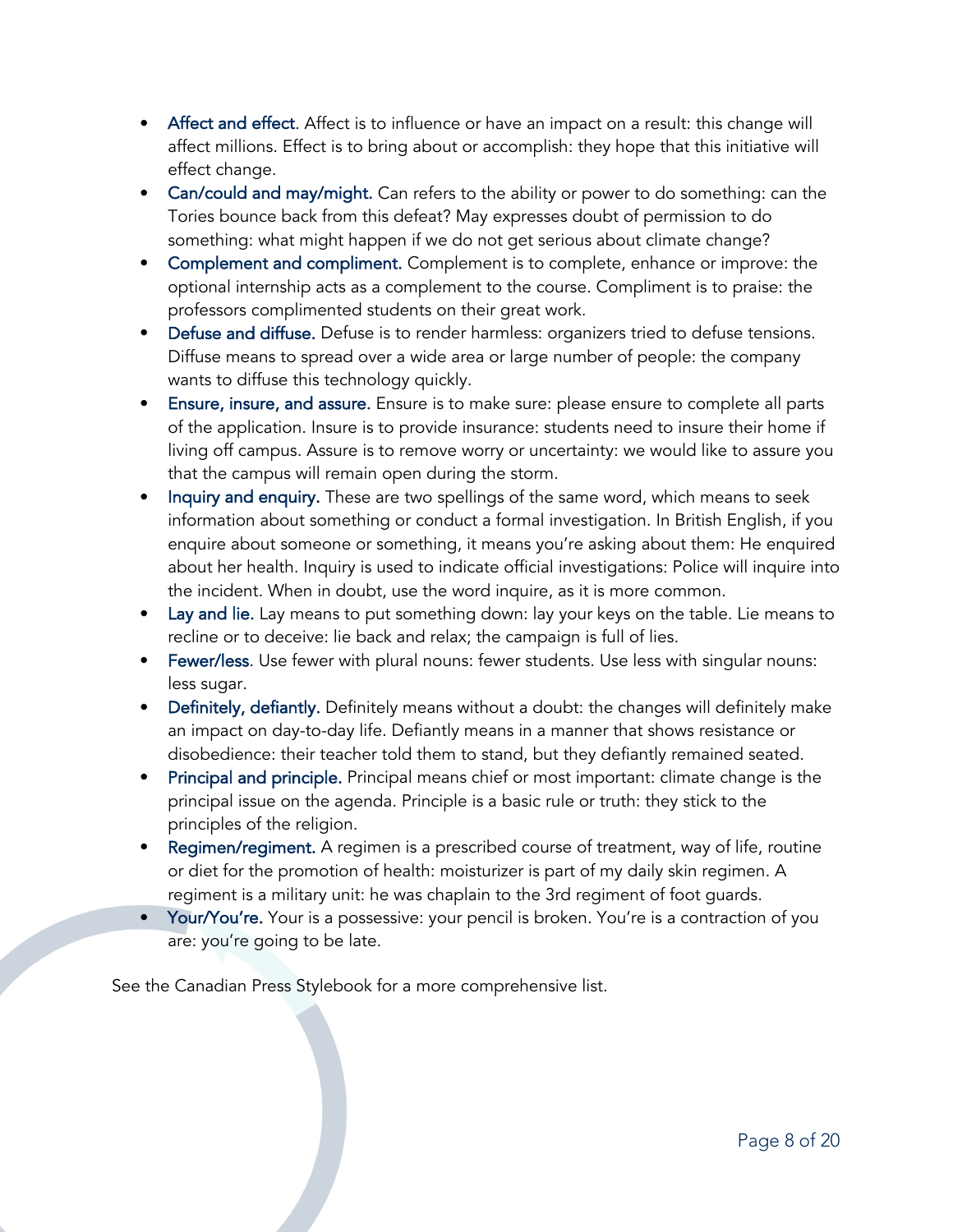# Dates and Times

### Dates:

- Do not abbreviate days of the week or the months of the year, except in tables, where they are used without a period. E.g., Mon for Monday, Feb for February
- When referring to a month and year, but not to a specific day, no comma is necessary. E.g., July 1867
- The academic year is written 2020-21, not 2020-2021.
- Do not include ordinal indicators when referring to a specific day of the month. E.g., October 2 and December 8, not October 2<sup>nd</sup> and December 8<sup>th</sup>.
- When writing a date use the format DD/MM/YY. E.g., 14/08/20 for August 14, 2020.

### Time:

- Time is written in numerical form. E.g., The class begins at 8:05 a.m.
- Write a.m. and p.m. with periods, in lower case. Put a space between the time and a.m. or p.m. E.g., The event begins at 10 a.m.; the keynote begins at 1:30 p.m.
- Use 10 a.m. rather than 10:00 a.m.
- Use noon and midnight, not 12 noon or 12 midnight.
- For significant events, include both the day of the week and the date. E.g., Applications are due on Sunday, January 19, 2020.
- For countries that observe Daylight Savings Time (roughly spring through fall), ST stands for standard time and DT stands for daylight time. When writing time zones, use DT during daylight savings time (roughly early March through to early November) and ST during standard time (roughly mid-November through to the end of February). E.g., The webcast will take place on June 29, 4:30 p.m. EDT; Applications close on December 19 at 11:59 p.m. EST. You can omit the D or S altogether if you are unsure. E.g. The keynote address begins at 6:00 p.m. ET.

# Degrees and Diplomas

- Terminology:
	- o A graduation ceremony is called a convocation.
	- o Students who have completed their program but have not yet graduated are called graduands. Spell check may flag graduand as an error, but it is not!
	- o Once a student crosses the stage and receives their diploma, they are called graduates.
	- o Graduates are also known as alumni (plural for group of males or mixed male and female group), or alumnae (a group of female graduates).
	- o An individual male graduate is an alumnus, an individual female graduate is an alumna.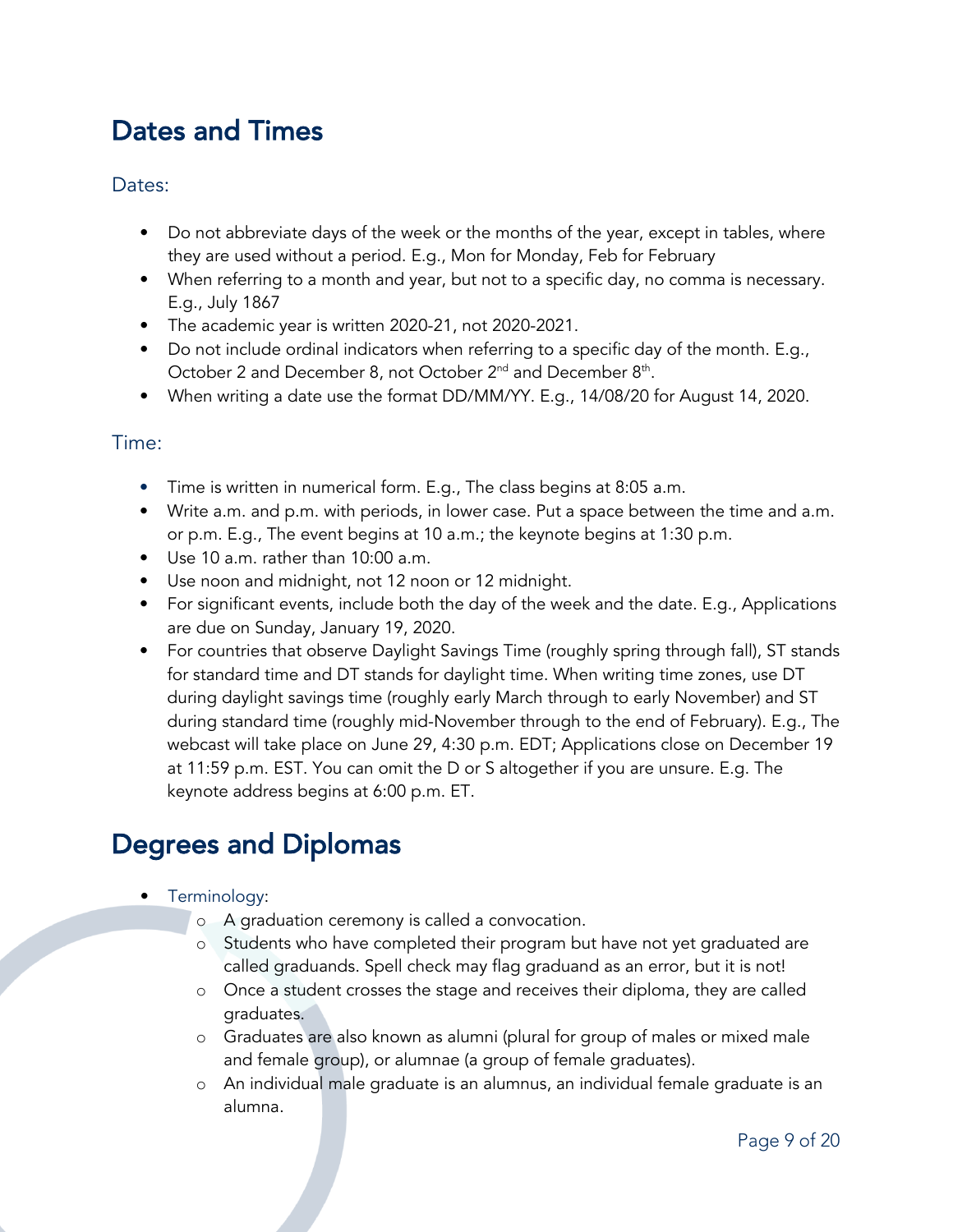- o Alum is a casual/informal version of the words "alumnus" and "alumna", and may be used as an acceptable gender-neutral term for either word.
- o A bachelor's or baccalaureate is an undergraduate academic degree. When referring to a bachelor's generically, keep the word lowercase and write it as a possessive. E.g., He dreamed of earning a bachelor's degree from a fancy college. When referring to a specific degree, capitalize it and drop the possessive. E.g., In 1984, she earned a Bachelor of Science from the University of Toronto.
- o A master's degree is an academic degree demonstrating mastery or a highorder overview of a specific field. The same rules set out for the bachelor's degree above apply to a master's degree when referring to one generically or specifically. E.g., He wanted to earn a master's degree, but worried about the costs; She earned a Master of Public Policy in Toronto, but now lives in Ottawa.
- o An honorary degree is an academic degree for which a university has waived the usual requirements. It is spelled honorary; there is no u in this word.
- Abbreviations:
	- o Whenever possible, avoid degree abbreviations and use a phrase instead. E.g., Jane Smith, who has a doctorate in geography.
	- o Abbreviations for common academic degrees generally don't include periods. Abbreviations themselves are uppercase, degrees themselves are lower case:
		- § BA, bachelor of arts
		- Hons. BA, honours bachelor of arts
		- BCom, bachelor of commerce
		- BSc, bachelor of science
		- Hons. BSc, honours bachelor of science
		- BASc, bachelor of applied science
		- JD, juris doctor
		- § MD, medical doctor
		- MA, master of arts
		- MBA, master of business administration
		- MGA, master of global affairs
		- MPH, master of public health
		- MPP, master of public policy
		- MSc, master of science
		- § MSW, master of social work
		- MASc, master of applied science
		- § MEng, master of engineering
		- § PhD, doctor of philosophy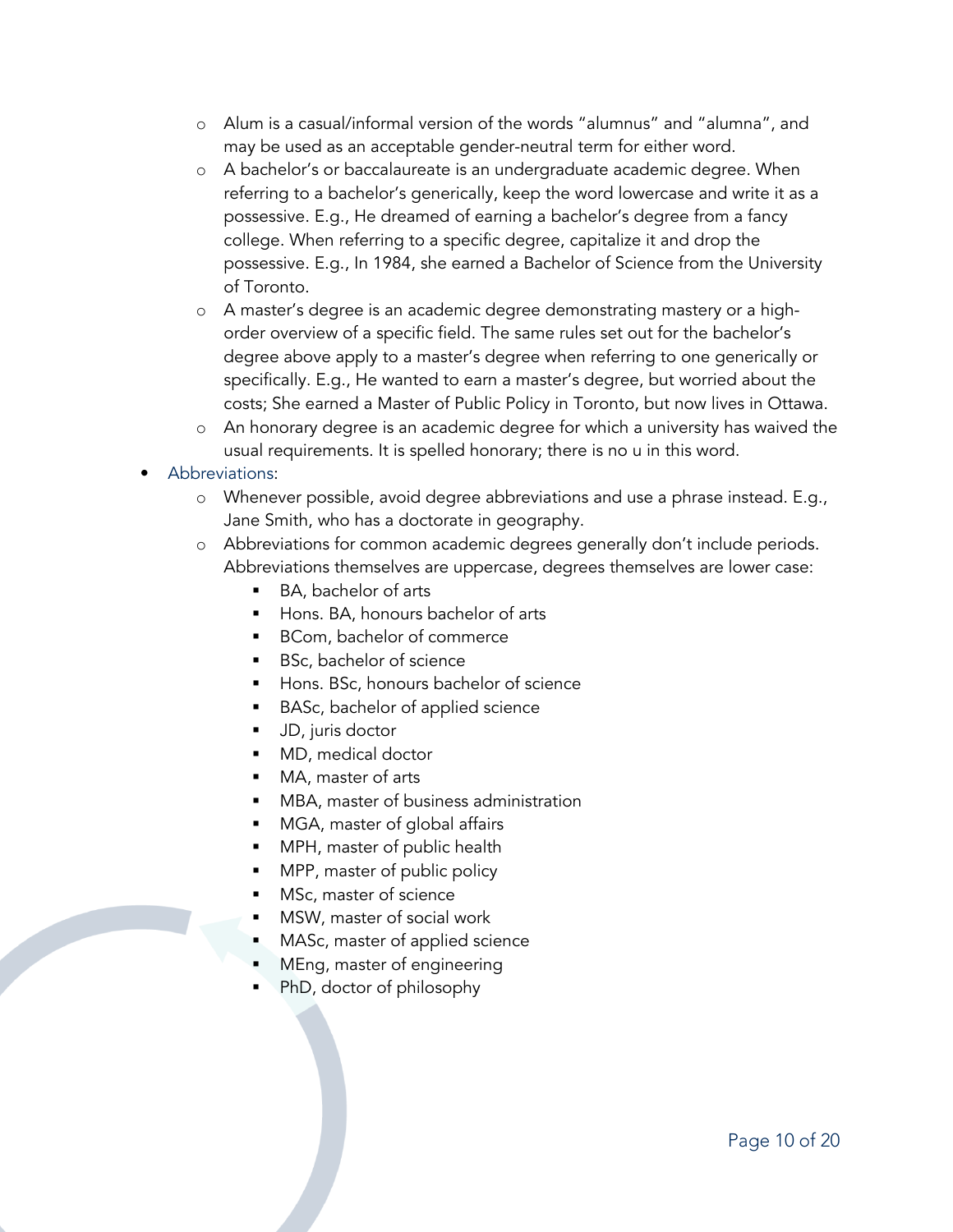# Inclusivity: language and practices

In keeping with U of T's commitment to equity and diversity, strive to be inclusive with your writing and formatting. Be aware of needs with regards to ability, and be mindful of sensitivities with regard to age, race, creed, personal appearance, religion, gender and other distinctions. Treat everyone equally and without stereotypes or assumptions. Keep in mind that language is fluid and always evolving, therefore, staying current and inclusive is an ongoing learning process.

A final note about this section: there are a few newer practices listed below that contradict older conventions found in the Canadian Press Stylebook, 18th Edition. In those instances, please default to the guidelines listed in this document, which draw from a mix of internal U of T resources and newly adopted practices by several Canadian media outlets.

#### • General best practices:

- o Descriptions of a person's race, colour, sexual orientation, age, ability or national origin should only be included when pertinent to the story. The same applies to descriptions of appearance and clothing.
- o Use people-first language when describing ability or health conditions. E.g., People with disabilities, not disabled. People living with AIDS, not AIDS victims.
- o Swap these common but outdated terms for updated, more inclusive language: "underserved", not "at-risk" youth; "racialized", not "visible minority", "transgender", not "transgendered", "sexual orientation", not "sexual preference".
- o Derogatory terms should be avoided whenever possible, even when part of a direct quotation.

#### • Accessibility:

- o Use headings to group related paragraphs and describe sections clearly. When uploading content to the web, use headings in the order they are intended. E.g., use Heading 1 for titles and primary headings. Use Heading 2 for subheadings, etc.
- o When creating links within your story, write link text so that it describes the content of the link target (we call these descriptive links). Avoid using ambiguous link text, such as "click here" or "read more". E.g., Sign up for the newsletter, not "to sign up for the newsletter, click here."
- o Do not italicize large chunks of text. Italicizing the title of a book or television show is ok, but avoid italicizing intros to Q&As, quotes and other large chunks of text.
- Capitalization:
	- o Capitalize the proper names of nationalities, people, races, and tribes. E.g., Dutch, South Asian, Estonian.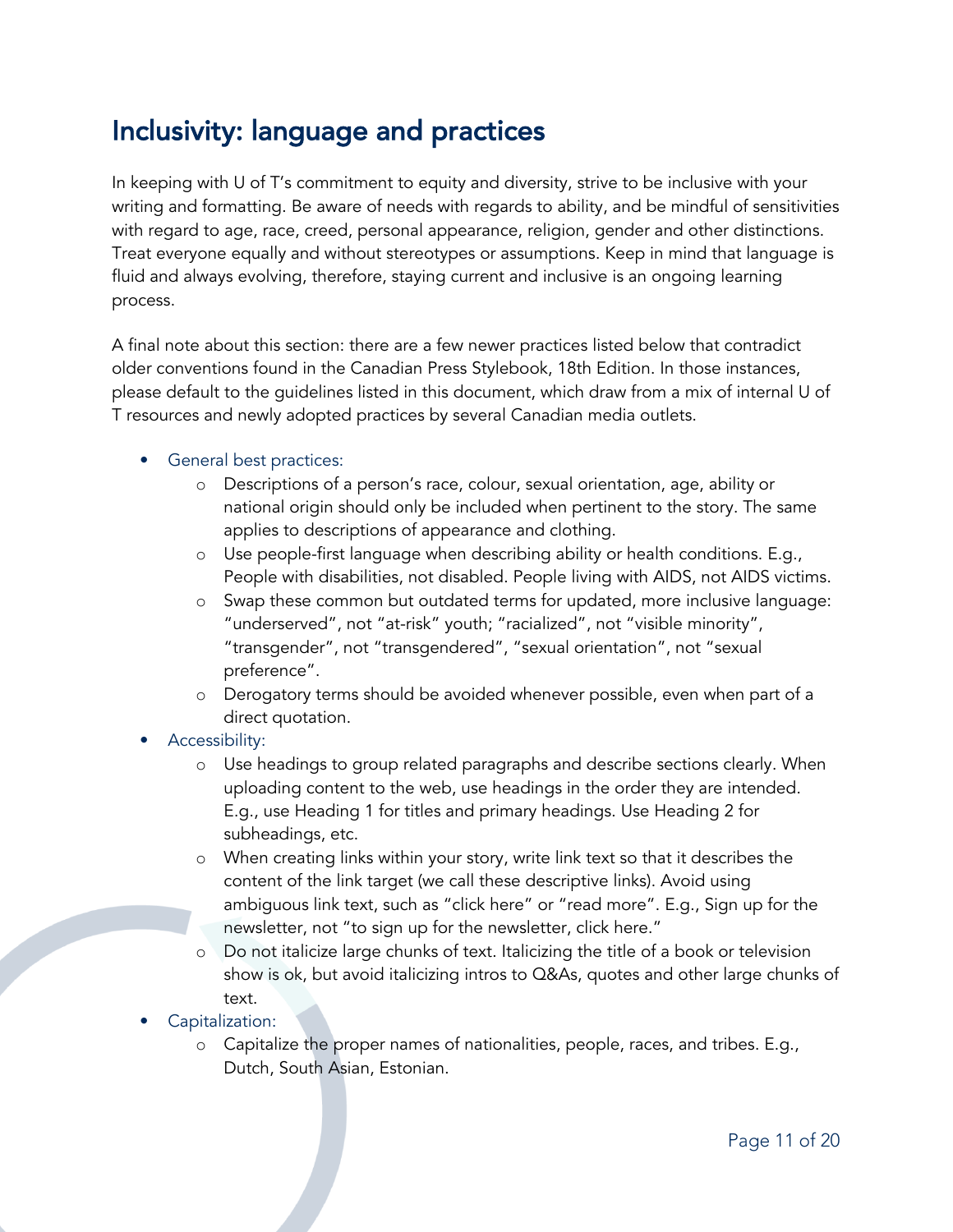- o Capitalize the word Black in reference to Black people, identity, community and culture E.g., The new initiative aims to attract more Black applicants to the graduate program; The number of Black democrats who voted in the last election rose by 12 per cent; Michelle Obama is the first Black woman to serve as First Lady in America.
- o Use the word Indigenous, not Aboriginal, and capitalize the word Indigenous in all instances. E.g. Tenille McDougall is an Indigenous youth leader from Alberta.
- o Honour individual requests for the use of lower-case letters for proper names. E.g., According to acclaimed author, bell hooks, the book is about…; Producer dream hampton spoke about the documentary…
- Gender neutrality and pronouns:
	- o Honour your subject's pronoun preferences when specified.
	- o If your subject's preferred pronouns aren't made explicitly clear, try to use their names or they/them when referring to them in your story.
	- o Use gender neutral terms when describing broad groups: "humankind", not "mankind"; "folks" or "people", not "guys"; "firefighter", not "fireman"; "police officer", not "policeman", etc.
	- o Latinx may be used as a gender-neutral alternative to the gendered words Latino or Latina when referring to people of Latin American descent. Use the descriptor that your subject prefers.
	- o Alum may be used as a gender-neutral alternative to the gendered words "alumnus" and "alumna" when referring to a graduate.
	- o "Grads", "alums", or a similar gender-neutral term can be used in place of alumni when referring to a group of graduates.

#### Sexual orientation

- o Use the acronym LGBTQ2 when referring to the lesbian, gay, bisexual, transgender, queer and two-spirit community.
- Use the terms gay or lesbian, not homosexual, to refer to people attracted to the same sex.

### Numbers

In general, spell out numbers zero through nine and use digits for number 10 and higher. E.g., Two minutes, six times, 12 students, 14 days.

- Always use numerals when writing:
	- o Currency: \$6
	- o Addresses: 1 Devonshire Pl.
	- o Dates and years: December 8, the 2000s, May 1
	- o Ages, standing alone after a name: Joe Smith, 2
	- o Temperatures, when Celsius or Fahrenheit is specified: 3 C, 45 F
	- o Times: 3 p.m., 10 a.m.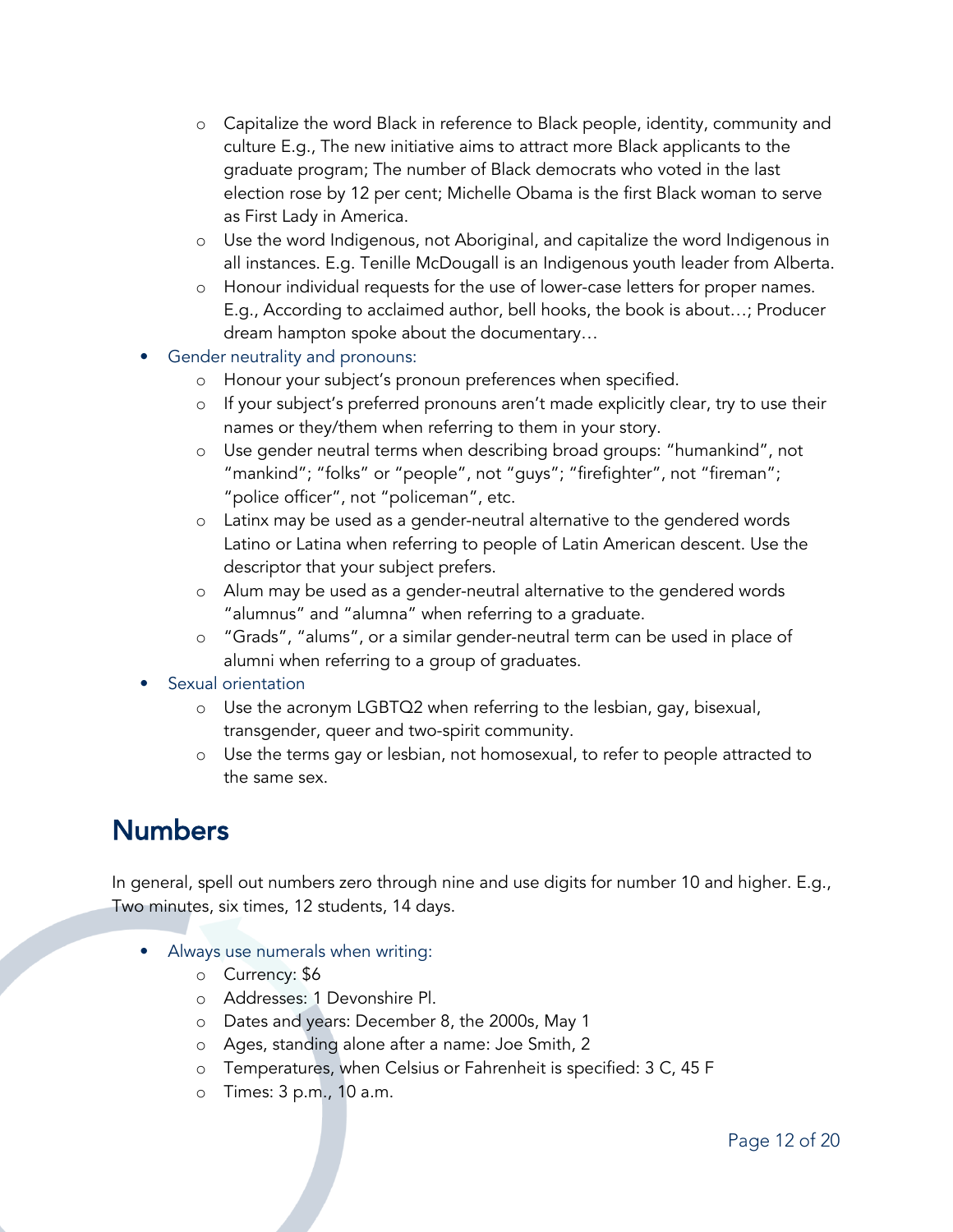- Spell out the number if:
	- You use a number to start a sentence. E.g., Twenty years ago, the Jones family immigrated to Canada.
	- o It is a figure of speech or the title of a film/book/publication: Seven Years in Tibet, The Sixty-Eight Rooms
	- o It is used informally: Hundreds of people attended the film's first screening.
	- o A fraction of less than one stands alone: one-half, five-eighths
- Money
	- o Do not use decimals when listing monetary units unless the precision is pertinent to the story. E.g., \$2, not \$2.00.
	- o Use either a symbol or a word to connote monetary value, but not both at the same time. E.g., \$2 or two dollars, not \$2 dollars. \$1 million in funding, \$2 billion project, or one million dollars in funding, two-billion-dollar project.
- Roman Numerals
	- o Roman numerals are used in proper names and to indicate sequence: King Henry VIII, Pope John XXIII, John D. Rockefeller IV; Rocky V

### Punctuation

Punctuation brings order and clarity to your text, but beware of using too much punctuation, or it confuses the reader. While a more robust set of punctuation rules can be found in the Canadian Press Stylebook, some guidelines, the most common scenarios — and all instances where we break conventions found in the guide — can be found below.

- Apostrophes: apostrophes are used to mark possession.
	- In most cases, make names or other singular nouns that end in "s" possessive by adding 's. E.g., Chris's coat, witness's statement, Kansas's legislature.
	- o Plural nouns not ending in "s" also take an 's to make them possessive. E.g., women's health, men's salaries, alumni's donations.
	- o Plural nouns ending in "s" require just an apostrophe to make them possessive. E.g., teachers' apples, the two sisters' history, the Joneses' daughter.
- Parentheses: use parentheses sparingly.
	- o Use parentheses to enclose equivalents and translations. E.g., The temperature was 25 C (80 F) today; the Knesset (Israel's Parliament) votes on the bill tomorrow.
	- o Put your period outside of your closing bracket if it applies to the entire sentence. E.g., He was finding it easier to get along with his belle-mère (motherin-law).
	- o If the period applies only to the words inside the parentheses, put it inside the closing bracket. E.g., The Reach Project began as a single case study. (Wong and his students looked at the success of the Bolsa Familia program in Brazil.)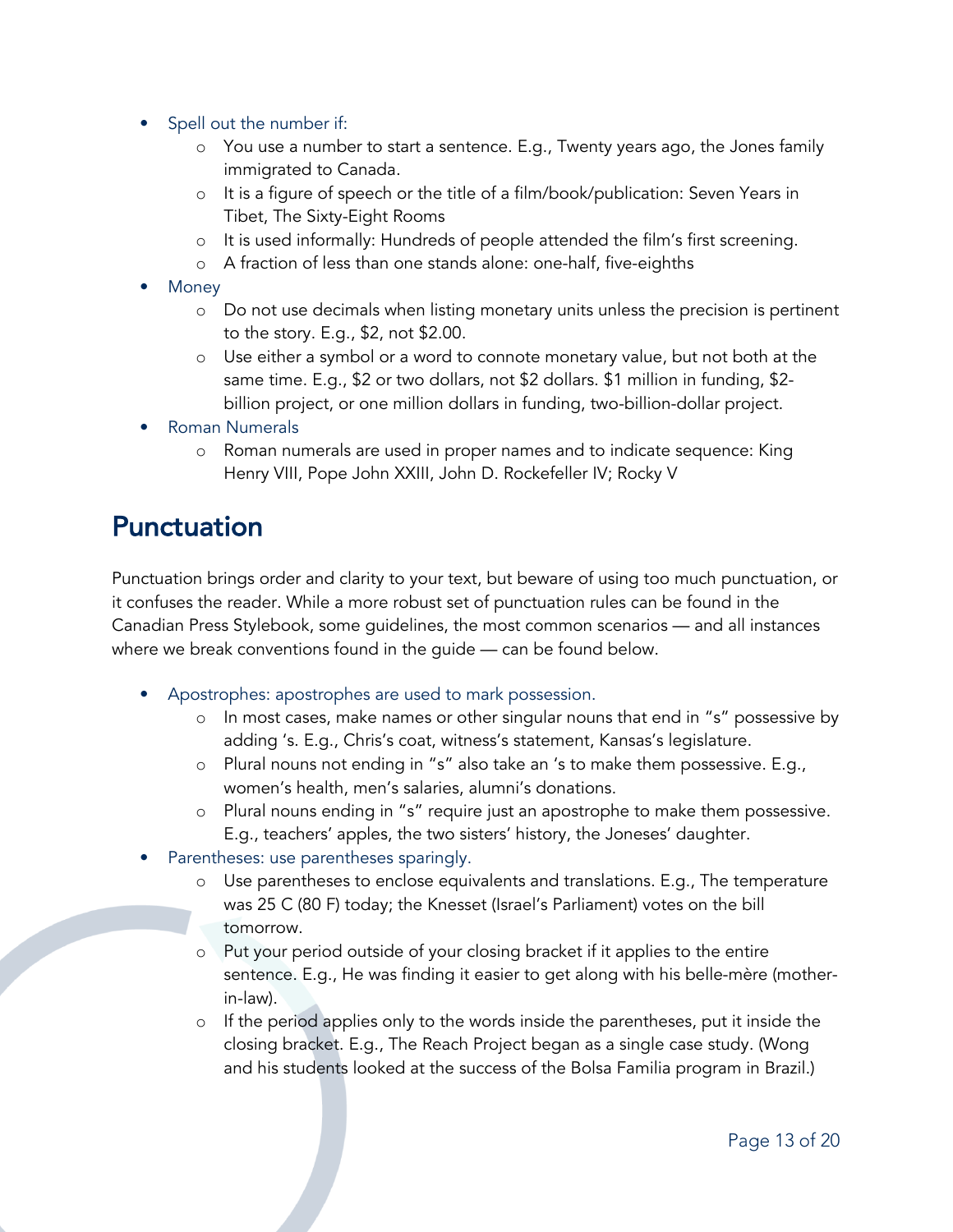- o Use parentheses to enclose a nickname within a proper name. E.g., John (Skip) Bayless left First Take in 2016.
- Commas:
	- o Do not use Oxford commas (the comma used after the final item in a list of three or more items). E.g., Hundreds of parent, teachers and students gathered for the keynote; He campaigned on key issues like climate change, education and prison reform.
	- o Use a comma to separate independent clauses introduced by but, and, for, or, nor and yet. E.g., He comes from New Brunswick, and he likes to sew. She is a brilliant student, and she has seven cats.
	- o Use a comma to set off a person's age, degrees, awards and affiliations. E.g., Ron Deibert, director of the Munk School's Citizen Lab, commented on the recent developments. John Smith, 21, is a first-year biology major.

#### • Quotation marks:

- o Always use double quotation marks, except for headlines and quotes within a quote.
- o Quotes within a quote use single quotation marks.
- o Place quotation marks outside commas and periods, but inside semicolons and colons.
- o Question marks and exclamation points are placed inside quotation marks if they are part of the quote, and outside if they are not.
- o Place article titles, direct quotes, parts of books (but not the title of the book itself), and short poems inside quotation marks.
- o Do not use quotation marks around single letters. E.g., She got an A on the exam.
- Em dashes and en dashes:
	- o We use en dashes (a mid-sized dash that longer than a hyphen but shorter than an em dash) to show ranges in numbers and dates. E.g., The years 2007–2009 were a time of financial woe for many; most work study students work 10–15 hours per week.
	- o We use em dashes to emphasize or interrupt a sentence. Put spaces before and after your dashes. E.g., Miller — whose brother was the only person to accomplish the same feat — beat the record in September.

### Spelling

General spelling rules follow below, but when in doubt, please consult the Canadian Press Caps and Spelling, or the Canadian Oxford Dictionary.

This means using -our, rather than the American -or in words of more than one syllable where the u is silent (as in neighbour, colour, favourite, and honour). Note that the word honorary is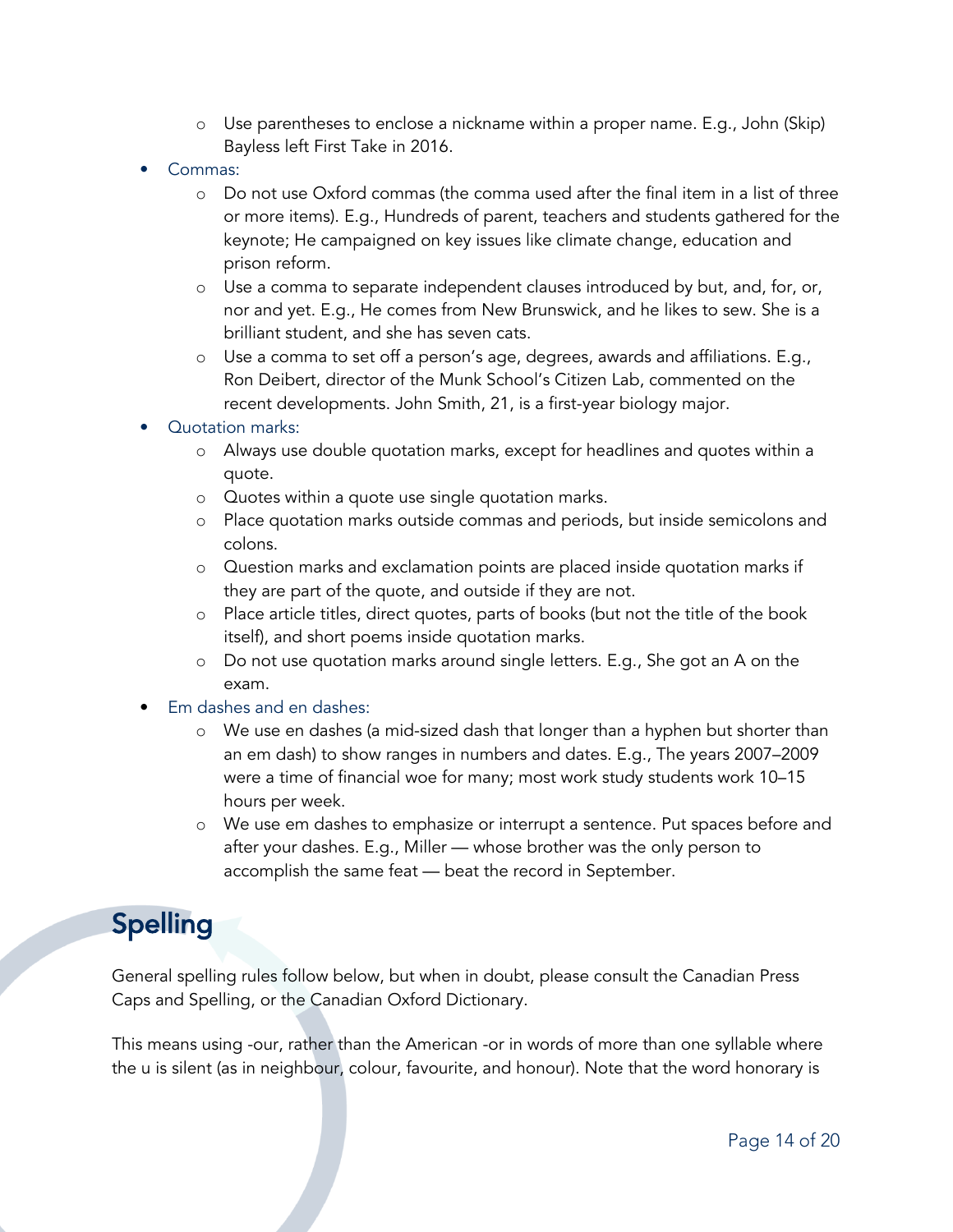spelled without the u. E.g., Stevens will receive an honorary degree at this Saturday's convocation ceremony.

- Use the American pattern of -ize/yze, rather than -se. E.g., criticize, not criticise.
- Use -ce endings for nouns, rather than -se. For example: defence, pretence.
- Like the British, Canadians double the L when adding a suffix to a word:
	- o compel, compelled, compelling
	- o counsel, counsellor, counselling
	- o enrol, enrolled
	- o fulfil, fulfilled, fulfilling
	- o marvel, marvelled, marvelous
	- o signal, signalled, signalling
	- o travel, traveller, travelling
	- o tranquil, tranquillize
- Use a single L when adding the suffix -ment:
	- o install, instalment
	- o fulfil, fulfilment
	- o enrol, enrolment
- Do not use the diphthong (ae or oe) for common words; use an "e". E.g., encyclopedia, not encyclopaedia; fetus, not foetus.
- Use the style favoured by the subject with respect to geographical places, books and movie titles. E.g., Mastercard Center, not Centre; Bar Harbor, Maine, not Bar Harbour.
- Common Munk School or U of T terms:
	- o Advisor, not adviser
	- o Catalogue, not catalog
	- o Counsellor, not counselor
	- o Cybersecurity, not cyber-security
	- o Enrolment, not enrollment
	- o Full-time (a.); full time (n.)
	- o Fundraising, not fund-raising
	- o Part-time (a.); part time (n.)
	- o Policymaker, not policy-maker
	- o Program, not programme
	- o Vice-president and vice-provost, not vice president and vice provost

#### • Other spelling quirks:

- o Per cent, not percent
- o Grey (colour), not gray
- o Centre, centred, centring, not centered, etc.
- o Theatre, not theater
- o Use, not utilize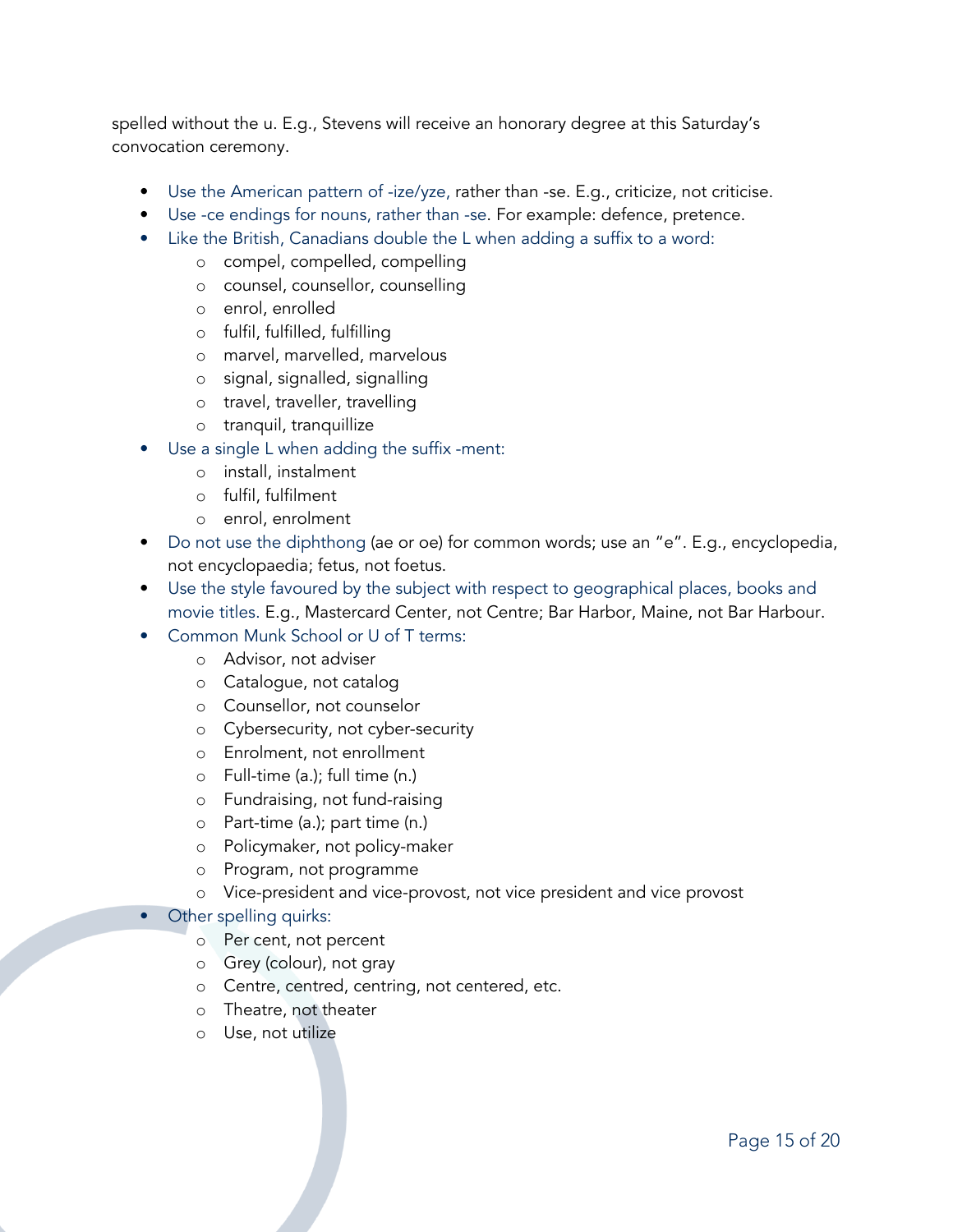# **Titles**

Use titles on first reference, but seldom after that. E.g., Director Michael Sabia of the Munk School of Global Affairs & Public Policy will give the keynote speech. Sabia will discuss the value of good municipal policy teaching at the university level.

- Honorifics and courtesy titles: In general, do not use honorifics in your writing: Mr., Mrs., Ms., Miss, Professor, Dr., etc.
- Doctors and doctorates:
	- o Use Dr. for licensed health-care professionals only
	- o Do not use Dr. for people with doctorates outside of the health-care field. If pertinent, mention that they have an earned or honorary degree and the name and discipline. E.g., Brown, who has a doctorate in sociology, spoke to CTV News.
- Capitalize formal and professional titles only when they immediately precede a person's name. In all other instances, they are lowercase. E.g., Director Michael Sabia; Michael Sabia, director, Munk School of Global Affairs & Public Policy.
	- o For faculty, provide a proper academic title whenever possible and do not assume that everyone who teaches here is a professor. E.g., assistant professor, associate professor, professor, lecturer.
	- o Always spell out the word professor, rather than using Prof.

### Reach Alliance quirks and miscellany

• The Reach Project is the predecessor of the Reach Alliance and was active from 2015 to 2019. Only use the Reach Project when referring to Reach activities from that time frame.

# Munk School quirks and miscellany

- Put the Munk School first when referring to our experts, students, grads, centres and programs. E.g., the Munk School's Citizen Lab; the Munk School's Master of Public Policy program; Munk School expert Peter Loewen; Munk School students
- Munk School is the appropriate abbreviation for Munk School of Global Affairs & Public Policy, do not use "Munk" on its own.

# U of T quirks and miscellany

- Capitalize University when referring to the University of Toronto. E.g., the University will be closed for two weeks during the winter.
- Always hyphenate vice-president and vice-provost.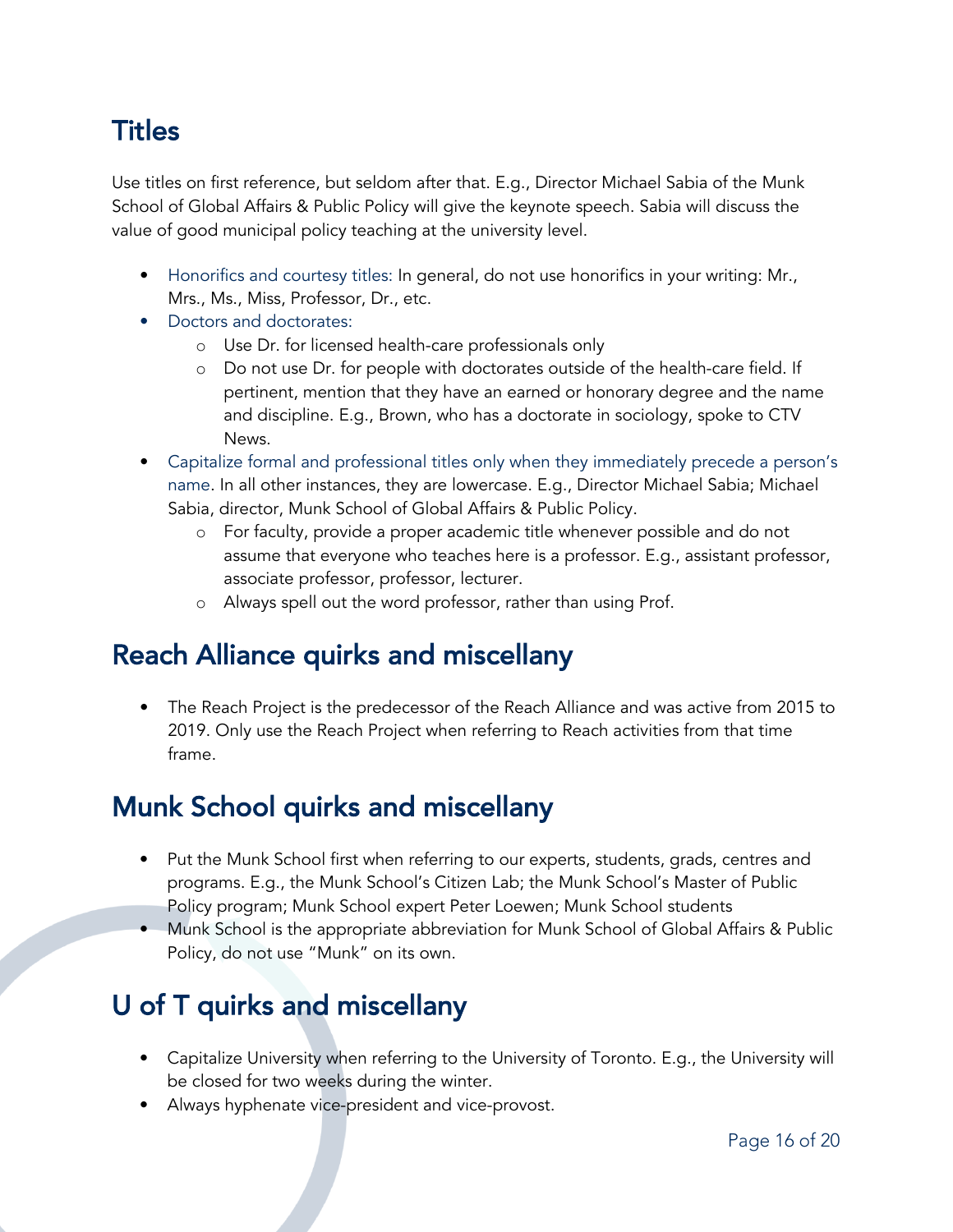• Never abbreviate the word Professor.

# Writing Reach Case Studies

Reach case studies are "intentionally multidisciplinary, drafted specifically to tackle each question from as many angles as possible." They should also be reader friendly—as accessible as possible, free of academic and technical jargon. The ideal study has a narrative hook or even journalistic style.

#### Small things that make a big difference:

- Use active voice, not passive. As Josh Bernoff explains in Writing Without Bullshit: "In a passive voice sentence, the subject of the sentence is not the actor performing the action. The sentence starts instead with the noun that the action is done to."
	- o In professional writing, examples of passive voice are all too common: "investigations were conducted," "recommendations were made," "reports were submitted," "feasibility studies were initiated," "the policy is designed to," "achievements are celebrated." And of course, we've all seen this big responsibility ducker: "mistakes were made." So instead of interviews were conducted try We interviewed dozens of people, from NGOs workers to street vendors, to find out XXXXX.
- Shorter sentences are easier to read. The same goes for words. You don't need to use polysyllabic words like polysyllabic.
- Begin with the important stuff and stick with it! Remember: Who, What, When, Where, How. You want to try to hook your reader by putting your main point up front.

### General

- Your draft will be edited to avoid linguistic bias, particularly to avoid the generic use of male nouns and pronouns when referring to both genders, where such editing can be done in a clear and graceful way, and without contrivance or violation of grammatical conventions.
- "That" will be used with a restrictive clause; "which" will be used with a nonrestrictive clause and set off by commas:

he stopped the first car that contained two people he stopped the first car, which contained two people or

he proposed the only amendment that concerned wage rates he proposed the only amendment, which concerned wage rates

The use of the feminine pronoun will be avoided in reference to ships, countries, etc.: France, its people.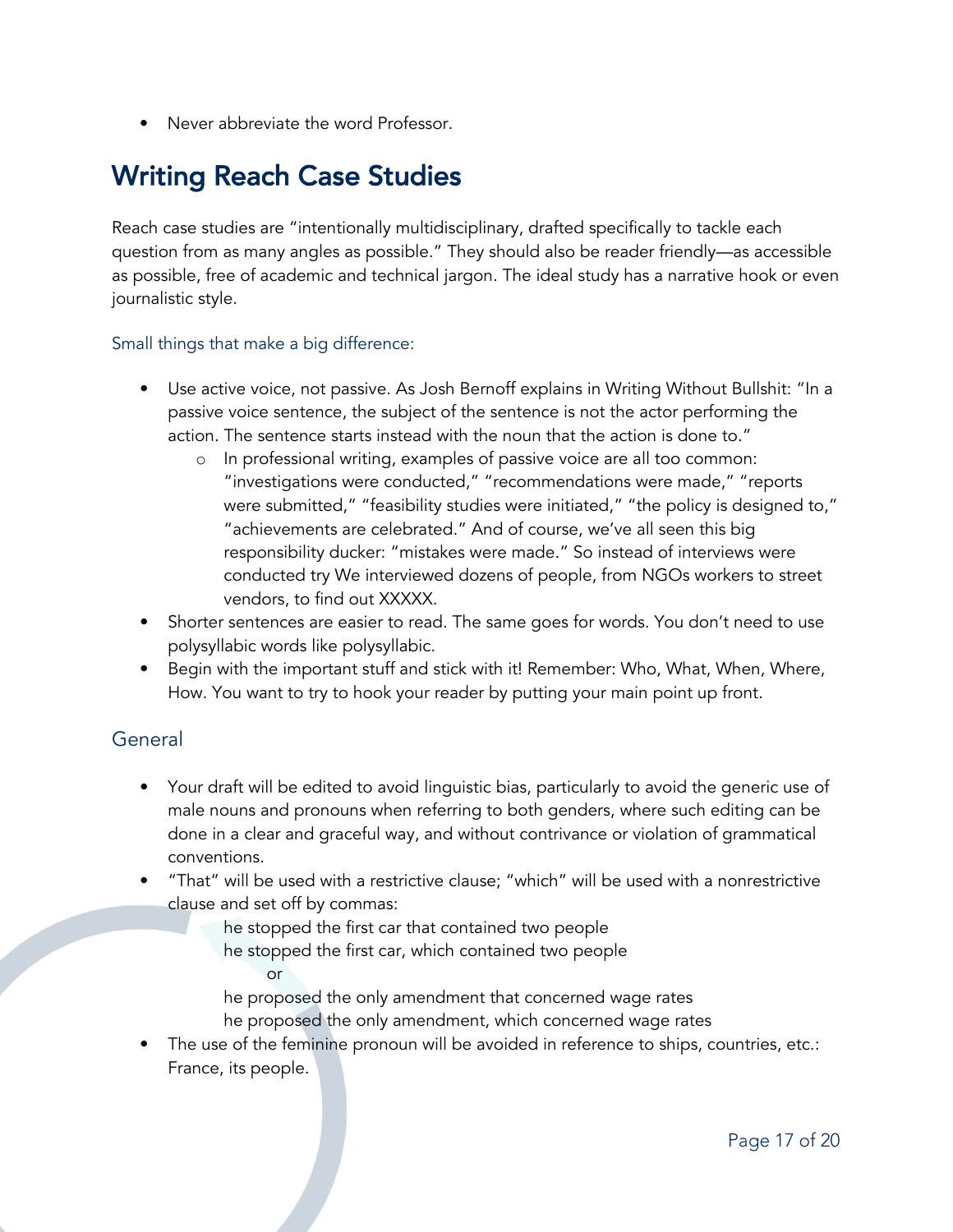### Notes, References

- Please aim for minimum references—Reach case studies aim for accessibility and readability rather than heavy documentation. If a reference is crucial, it will be in the form of a footnote. Generally, references are needed when introducing, using or referring to someone else's work or idea.
- Provide author full first names, not initials
- All references to articles from journals or chapters from books should contain inclusive page numbers. If they are missing, the author will be asked to supply them when reviewing the copyedited manuscript.
- Urls also need authors and item cited, not just a url.

# Writing for the Web

People read differently online than they do when reading print — when viewing a webpage, they scan for information rather than read paragraphs word-for-word. Though some users will engage with your content more closely, most will only read 20–28 per cent of the words on your web page. Therefore, it is important to make your content scannable, simple and easy to read.

### Voice

If your lab, centre or program were a person, how would they speak? Would they be serious and refined? Would they be less formal and more conversational? The best way to determine your department's voice is to keep your primary audience in mind. Who is are you trying to reach? Do you speak primarily to current and prospective students? Does your research speak primarily to policymakers or councilors at City Hall? Think about your primary audience and let your department's voice speak to them on a peer-to-peer level.

We understand that our various deliverables (i.e., research case studies, newsletters, social media content) may have slightly different primary audiences and goals. We are making the following recommendations regarding voice, but overall advise that whatever voice you choose remains consistent throughout all content.

- Use the second person narrative voice. Narrative voice is the perspective from which your writing is told. Second voice uses the personal pronouns you and your. E.g., You will need to submit an essay with your application. The registrar can answer your questions about the program.
- Use the active voice. Active voice is when the subject of your sentence is acting out the verb. Passive voice is the opposite, where the subject of the sentence is being acted upon by the verb. Use active voice whenever possible as it is clear, concise and direct.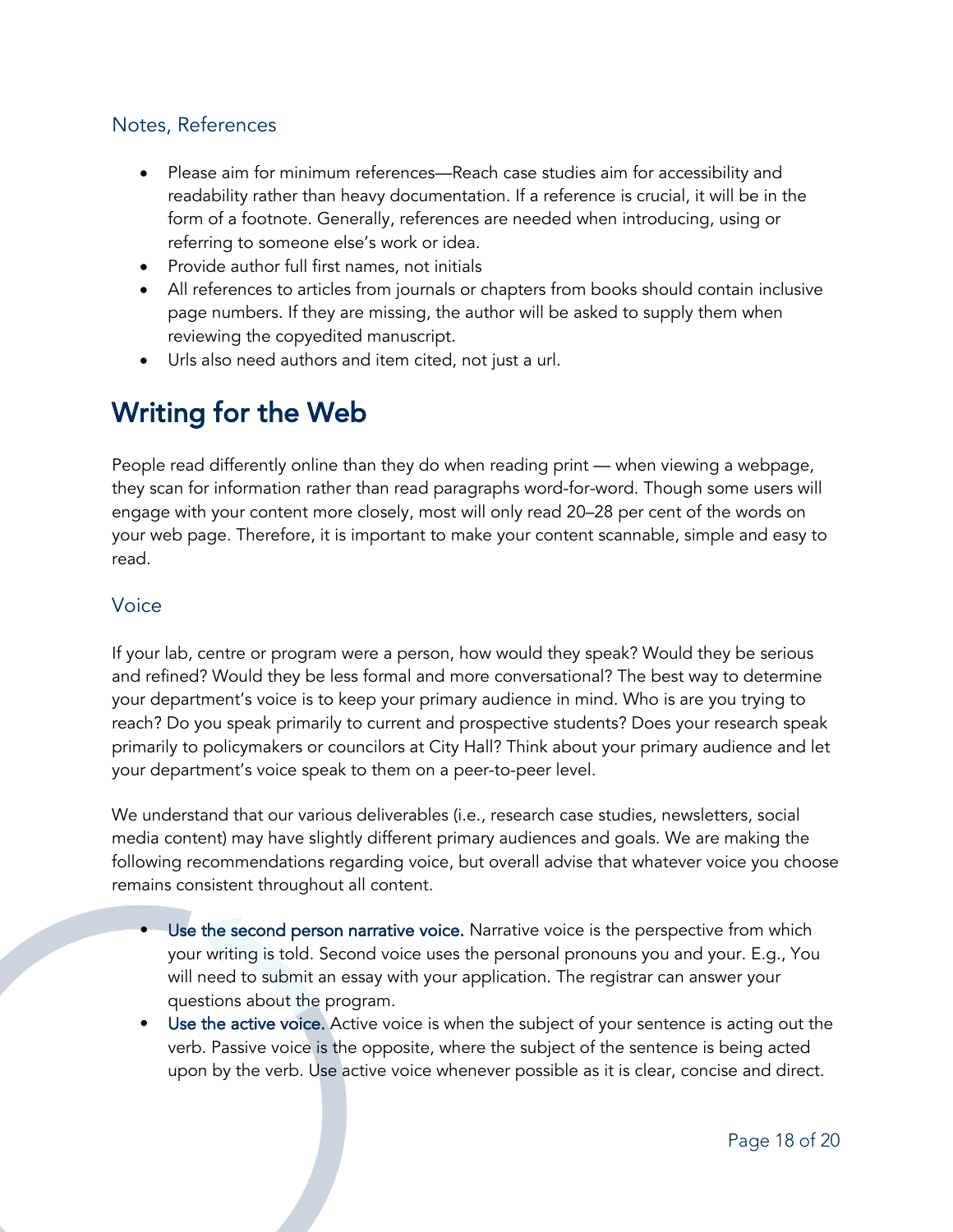E.g., The government introduced the policy (active). The policy was introduced by the government (passive).

• Be clear and concise. Whenever possible, opt for clear, simple words. Avoid complicated, flowery language – though elaborate speech may give the illusion of being more formal or intelligent, grandiloquence can obfuscate your point and serve as an impediment to comprehension. (See?) If a word or phrase can be replaced by a clearer equivalent, opt for the clearer language.

See the chart below for examples.

| Word                             | Replace with |  |
|----------------------------------|--------------|--|
| Aid in                           | Help         |  |
| Acquire, obtain                  | Get          |  |
| Commence                         | Start        |  |
| With regards to, with respect to | About        |  |

### Tone

Tone is the mood or sentiment behind your writing. It is how you come across to your reader. Think of your speaking voice and how it changes when you are happy, sad, angry or confused. While tone changes depending on the situation, voice remains consistent.

For the most part, the Munk School aims to keep a neutral tone in our writing — that is, writing that is factual, informational and not emotionally charged. But there are some instances where a different tone is appropriate.

See the following sample chart for guidance on choosing tone.

| <b>Content Type</b>  | <b>Purpose</b>                                                  | Tone                                                                                                                       |
|----------------------|-----------------------------------------------------------------|----------------------------------------------------------------------------------------------------------------------------|
| Recruitment post     | To inform about an initiative<br>or new research                | Neutral (inform your<br>audience, but let the<br>subjects in your story<br>inject sentiment, if there is<br>one to be had) |
| Recruitment post     | To attract prospective<br>students to apply for your<br>program | Warm, friendly                                                                                                             |
| Application deadline | To inform about important<br>deadlines                          | Firm                                                                                                                       |
| Event invitation     | To attract potential attendees<br>to your event                 | Warm, enticing (use your<br>language to build<br>excitement/anticipation)                                                  |